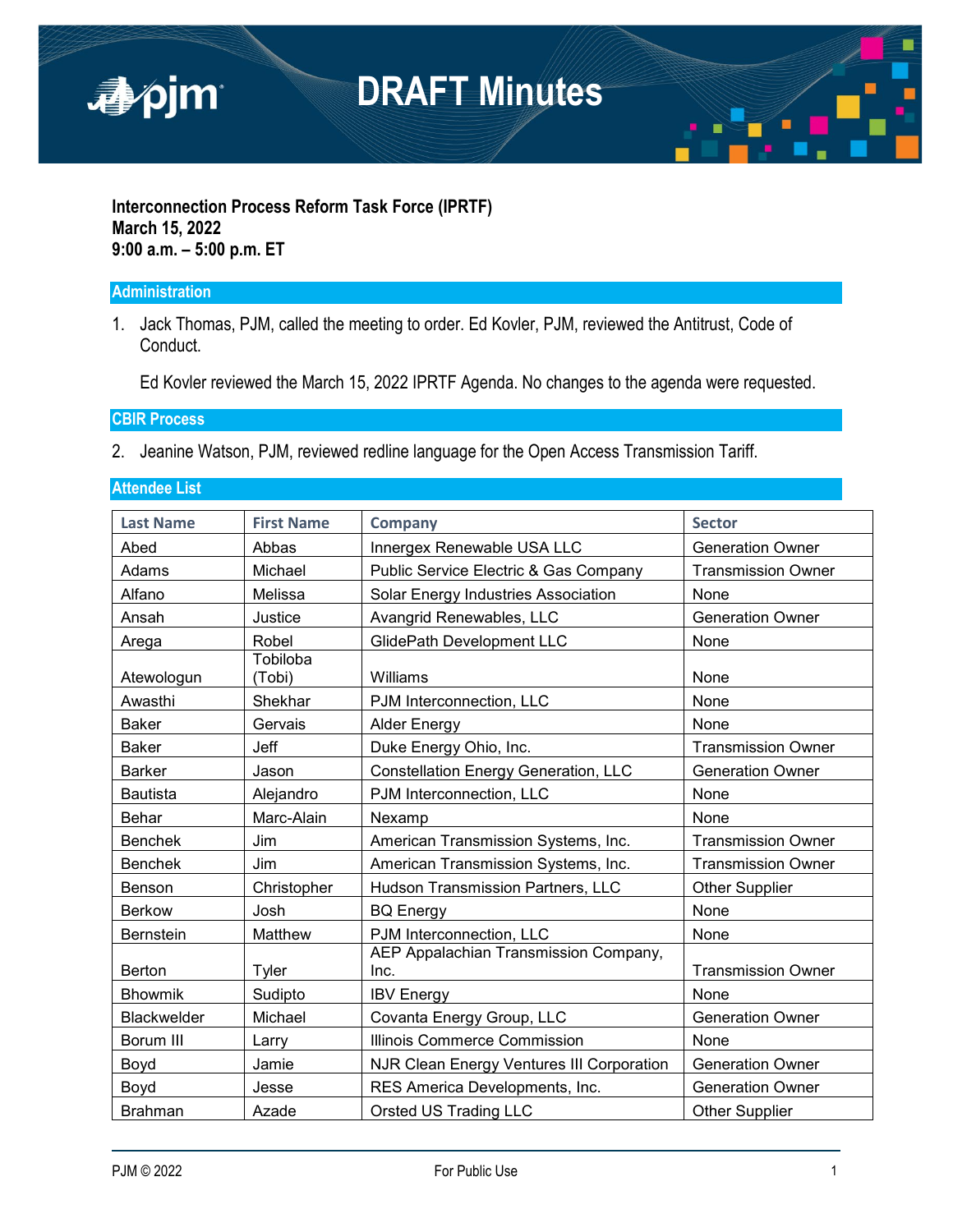

| <b>Brecke</b>   | Tracy          | Mitsubishi Electric Power Products (MEPPI)<br><b>USA</b> | None                        |
|-----------------|----------------|----------------------------------------------------------|-----------------------------|
| <b>Brodbeck</b> | John           | EDP Renewables North America, LLC                        | <b>Generation Owner</b>     |
| <b>Brodbeck</b> | John           | EDP Renewables North America, LLC                        | <b>Generation Owner</b>     |
| Bryan           | Eric           | <b>FirstEnergy Corporation</b>                           | <b>Transmission Owner</b>   |
| <b>Burnham</b>  | Kat            | Advanced Energy Economy (AEE)                            | None                        |
| Callen          | Zachary (Zac)  | Illinios Commerce Commission                             | None                        |
| Carrier         | Ronald (Ron)   | <b>Big Lake Consulting</b>                               | None                        |
| Choi            | Wonbae         | Samsung C&T America, Inc                                 | None                        |
| Christopher     | Mahila         | Public Utilities Commission of Ohio (The)                | None                        |
| Circelli        | Roseanne       | Public Service Electric & Gas Company                    | <b>Transmission Owner</b>   |
| Clifford        | Kyle           | PECO Energy Company                                      | <b>Transmission Owner</b>   |
| Coba            | Luis           | PSEG Energy Resources & Trade LLC                        | <b>Transmission Owner</b>   |
| Connell         | Jason          | PJM Interconnection, LLC                                 | None                        |
| Connell         | Jason          | PJM Interconnection, LLC                                 | None                        |
| Contino         | Jarrett        | EDP Renewables North America, LLC                        | <b>Generation Owner</b>     |
| Corash          | Richard        | PSEG Energy Resources & Trade LLC                        | <b>Other Supplier</b>       |
| Corwin          | Lavoie         | <b>Standard Solar</b>                                    | None                        |
| Crosby          | Matthew        | Cypress Creek Renewables, LLC                            | <b>Generation Owner</b>     |
| Dada            | Noorgul        | PJM Interconnection, LLC                                 | None                        |
| Dailey          | Michael        | Northern Virginia Electric Cooperative                   | <b>Electric Distributor</b> |
| Davidson        | Andrew         | X-ELIO North America                                     | None                        |
| Davis           | David          | Strata Solar                                             | None                        |
| Davis           | James (Jim)    | Dominion Energy Generation Marketing,<br>Inc.            | <b>Generation Owner</b>     |
| Davis           | James (Jim)    | Dominion Energy Generation Marketing,<br>Inc.            | <b>Generation Owner</b>     |
| DeAngelis       | Tom            | <b>East Point Energy</b>                                 | None                        |
|                 |                | AEP Appalachian Transmission Company,                    |                             |
| Deck            | Thomas         | Inc.                                                     | <b>Transmission Owner</b>   |
| Delafield       | Tom            | <b>Renewable Energy Services</b>                         | None                        |
| DeMarzo         | Joe            | <b>UGEI</b>                                              | None                        |
| Denby           | <b>Brett</b>   | <b>NOVEC</b>                                             | None                        |
| Dixit           | Anuj           | Recurrent Energy, LLC                                    | <b>Other Supplier</b>       |
| Domian          | Christin       | Duquesne Light Company                                   | <b>Transmission Owner</b>   |
| Dorner          | Amber          | Consolidated Edison Company of New<br>York, Inc          | <b>Transmission Owner</b>   |
| Downs           | Jere           | PJM Interconnection, LLC                                 | None                        |
| Drom            | Richard (Rick) | <b>Eckert Seamans</b>                                    | None                        |
| Dugan           | Chuck          | East Kentucky Power Cooperative, Inc.                    | <b>Transmission Owner</b>   |
| Esber           | Ken            | None                                                     | None                        |
| Esber           | Ken            | None                                                     | None                        |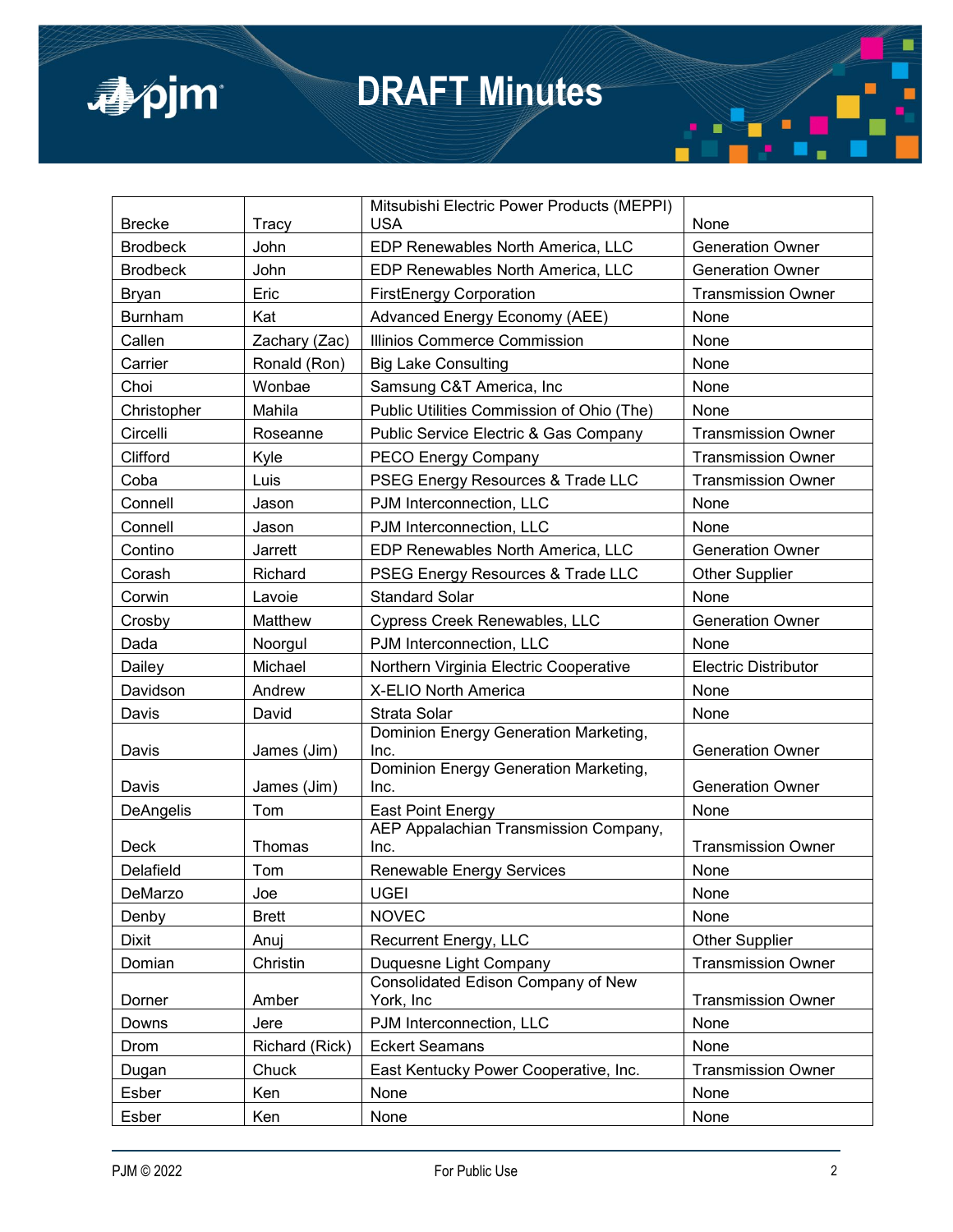

| Evans                | Robert             | Walden Renewables Development LLC                                        | <b>Other Supplier</b>       |
|----------------------|--------------------|--------------------------------------------------------------------------|-----------------------------|
| Fabian               | Natalie            | Duke Energy Ohio, Inc.                                                   | <b>Transmission Owner</b>   |
| Fall                 | Maguette           | <b>EDF Renewable Energy</b>                                              | None                        |
| Feller               | John               | PPL Electric Utilities Corp. dba PPL Utilities                           | <b>Transmission Owner</b>   |
| Fernandes            | Anisha             | PJM Interconnection, LLC                                                 | None                        |
| Filomena             | Guy                | Customized Energy Solutions, Ltd.*                                       | None                        |
| Filomena             | Guy                | Customized Energy Solutions, Ltd.*                                       | None                        |
| Fink                 | Sari               | American Clean Power Association                                         | None                        |
| Foladare             | Kenneth (Ken)      | Geenex Solar LLC                                                         | <b>Other Supplier</b>       |
|                      |                    | MISO (Midcontinent Independent System                                    |                             |
| Fong                 | Amanda             | Operator)                                                                | None                        |
| Ford                 | Adrien<br>Nicholas | Old Dominion Electric Cooperative                                        | <b>Electric Distributor</b> |
| Ford                 | (Nick)             | Hexagon Energy                                                           | None                        |
| Ford                 | Adrien             | Old Dominion Electric Cooperative                                        | <b>Electric Distributor</b> |
| <b>Foster Cronin</b> | Denise             | East Kentucky Power Cooperative, Inc.                                    | <b>Transmission Owner</b>   |
| Franks               | Christine          | PJM Interconnection, LLC                                                 | None                        |
| Frenkel              | Steve              | SOO Green HVDC Link ProjectCo, LLC                                       | None                        |
| Fuerst               | Gary               | American Transmission Systems, Inc.                                      | <b>Transmission Owner</b>   |
| <b>Fuess</b>         | Christian          | PBF Power Marketing, LLC                                                 | <b>Generation Owner</b>     |
| Fuller               | Peter              | NRG Power Marketing, LLC                                                 | <b>Generation Owner</b>     |
| Gasper               | Lou                | Mill Creek Renewables                                                    | None                        |
| Ghayas               | Awais              | PJM Interconnection, LLC                                                 | None                        |
| Gilani               | Rehan              | ConEdison Energy, Inc.                                                   | <b>Other Supplier</b>       |
|                      | Suzanne            |                                                                          |                             |
| Glatz                | (Sue)              | PJM Interconnection, LLC                                                 | None                        |
| Glazer               | Craig              | PJM Interconnection, LLC                                                 | None                        |
| Glenn                | David              | <b>Avangrid Renewables LLC</b>                                           | <b>Generation Owner</b>     |
| Golyshevskiy         | Ed                 | Guidehouse, Inc.                                                         | None                        |
| Gray                 | Jeffrey (Jeff)     | Gray LLC                                                                 | None                        |
| Green                | Chris              | Tri Global Energy, LLC                                                   | None                        |
| Greenberg            | Aaron              | Oriden Power                                                             | None                        |
|                      |                    | AEP Appalachian Transmission Company,                                    |                             |
| Greene III           | Benjamin           | Inc.                                                                     | <b>Transmission Owner</b>   |
| Greening             | Michele            | PJM Interconnection, LLC                                                 | None                        |
| Gunn                 | Garan              | Public Service Electric & Gas Company                                    | <b>Transmission Owner</b>   |
| Halberstam           | Hillel             | SynerGen Solar, LLC                                                      | None                        |
| Han                  | Minnie             | Enel Trading North America, LLC                                          | <b>Other Supplier</b>       |
| Harathi              | Yashaswin          | <b>IMG Energy Solutions LLC</b>                                          | None                        |
| Hari                 | Sriharsha          | Tenaska Power Services Co.<br>Market Interconnection Consulting Services | <b>Generation Owner</b>     |
| Hastings             | David              | (MICS)                                                                   | None                        |

 $\blacksquare$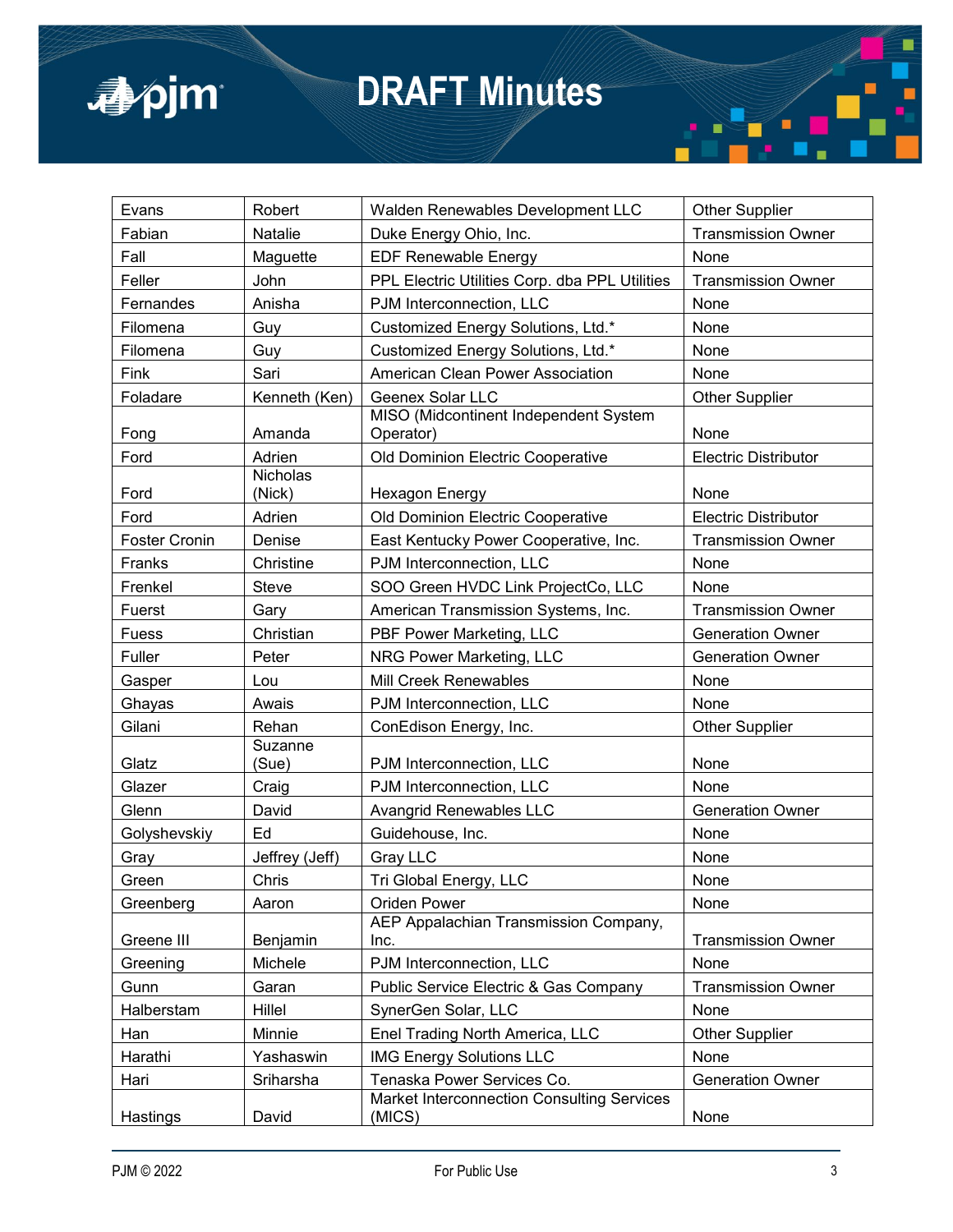

| Heath         | Katie                 | Copia Power                                              | None                        |
|---------------|-----------------------|----------------------------------------------------------|-----------------------------|
| <b>Hicks</b>  | Rebecca               | Dominion Energy Generation Marketing,<br>Inc.            | <b>Generation Owner</b>     |
|               | Thomas                |                                                          |                             |
| Hoatson       | (Tom)                 | Riverside Generating, LLC                                | <b>Generation Owner</b>     |
| Hohenshilt    | Jennifer              | Talen Energy Marketing, LLC                              | <b>Generation Owner</b>     |
| Horning       | Lynn Marie            | Customized Energy Solutions, Ltd.*                       | None                        |
| Horstmann     | John                  | Dayton Power & Light Company (The)                       | <b>Transmission Owner</b>   |
| <b>Hudis</b>  | Gabriella             | Jersey Green Energy LLC                                  | <b>Other Supplier</b>       |
| Hudson        | Jeff                  | Urban Grid Solar Projects, LLC                           | <b>Other Supplier</b>       |
| Hugee         | Jacqulynn<br>(Jacqui) | Dominion Energy Generation Marketing,<br>Inc.            | <b>Generation Owner</b>     |
| Hull          | Gerit                 | American Municipal Power, Inc.                           | <b>Electric Distributor</b> |
| <b>Hunter</b> | Scott                 | New Jersey Board of Public Utilities                     | None                        |
| Hyzinski      | Tom                   | <b>GT Power Group</b>                                    | None                        |
| Hyzinski      | Tom                   | <b>GT Power Group</b>                                    | None                        |
| ller          | Arthur (Art)          | Indiana Office of Utility Consumer Counsel               | <b>End-Use Customer</b>     |
|               | Anupama               |                                                          |                             |
| Janapareddy   | (Anu)                 | Green River Holdings, LLC                                | <b>Generation Owner</b>     |
| Jardot        | Gina                  | <b>Essential Power Rock Springs, LLC</b>                 | <b>Generation Owner</b>     |
| Jett          | William (Bill)        | Duke Energy Business Services LLC                        | <b>Transmission Owner</b>   |
| Johnson       | Carl                  | Customized Energy Solutions, Ltd.*                       | None                        |
| Johnson       | Jessica               | <b>Timmons Group</b>                                     | None                        |
| Johnston      | David                 | Indiana Utility Regulatory Commission                    | None                        |
| Jones         | Peter                 | Energy Endeavors, LLC                                    | <b>Other Supplier</b>       |
|               |                       | AEP Appalachian Transmission Company,                    |                             |
| Kadous        | Mohamed               | Inc.                                                     | <b>Transmission Owner</b>   |
| Kalaskar      | Rahul                 | AES Ohio Generation, LLC                                 | <b>Generation Owner</b>     |
| Kalle         | Ibrahima              | <b>Tibiri Energies</b>                                   | None                        |
| Kauffman      | <b>Brian</b>          | Enel X North America, Inc.                               | <b>Other Supplier</b>       |
| Kelly         | Stephen               | <b>Brookfield Energy Marketing LP</b>                    | <b>Other Supplier</b>       |
| Kent          | Janessa               | Duquesne Light Company                                   | <b>Transmission Owner</b>   |
| Kilgallen     | Kevin                 | Avangrid Renewables LLC                                  | <b>Generation Owner</b>     |
| Kinney        | Josh                  | <b>Hexagon Energy</b>                                    | None                        |
| Kogut         | George                | New York Power Authority                                 | <b>Other Supplier</b>       |
| Kovler        | Ed                    | PJM Interconnection, LLC                                 | None                        |
| Kuchan        | Meagan                | PPL Electric Utilities Corp. dba PPL Utilities           | <b>Transmission Owner</b>   |
| Kurthakoti    | Divya                 | <b>Orsted US Trading LLC</b>                             | <b>Other Supplier</b>       |
|               |                       | AEP Appalachian Transmission Company,                    |                             |
| Laios         | Takis                 | Inc.                                                     | <b>Transmission Owner</b>   |
| Le            | Nam                   | <b>Primergy Solar</b>                                    | None                        |
| Li            | Abbey                 | Mitsubishi Electric Power Products (MEPPI)<br><b>USA</b> | None                        |

 $\blacksquare$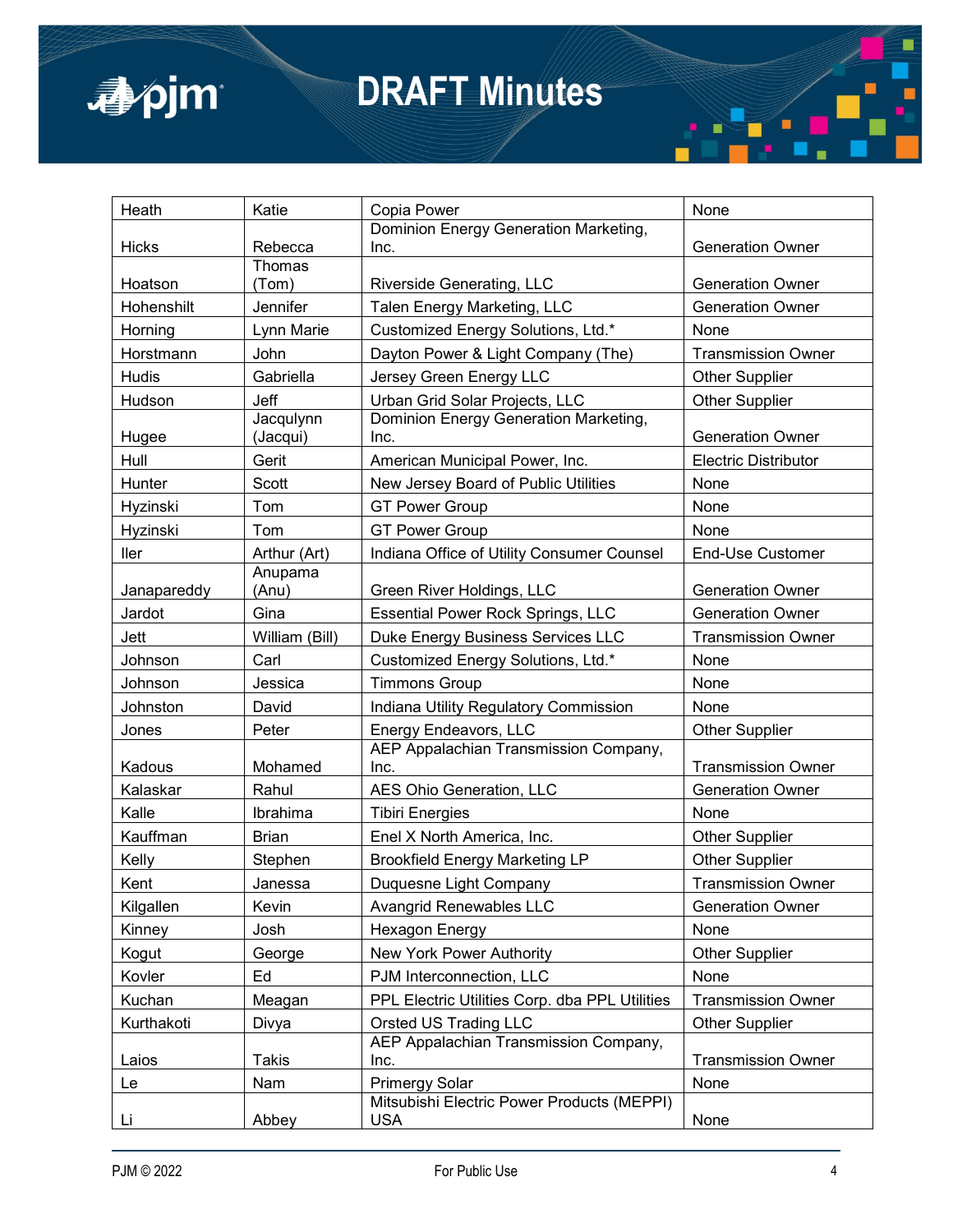

| Linder           | <b>Nicholas</b>     | Ulteig                                                        | None                        |
|------------------|---------------------|---------------------------------------------------------------|-----------------------------|
| Lopez-Sanchez    | Marleny             | <b>EN Engineering</b>                                         | None                        |
| Lucy             | Zachary             | Ley Line Capital                                              | None                        |
| Lyakhovich       | Leonid              | Public Service Electric & Gas Company                         | <b>Transmission Owner</b>   |
| Mabry            | David               | McNees Wallace & Nurick LLC                                   | None                        |
| MacLearnsberry   | <b>Kirk</b>         | <b>Teichos Energy</b>                                         | None                        |
| Mariam           | Yohannes            | Office of the Peoples Counsel for the<br>District of Columbia | <b>End-Use Customer</b>     |
| Matheson         | Eric                | Pennsylvania Public Utility Commission                        | None                        |
| Mazari           | Shukul              | Savion, LLC                                                   | None                        |
|                  | Thomas              |                                                               |                             |
| McCarthy         | (Tom)               | Capital Power (US) Holdings Inc.                              | None                        |
| McCarthy         | Thomas<br>(Tom)     | Capital Power (US) Holdings Inc.                              | None                        |
| <b>McCormick</b> | Katharine           | Illinois Commerce Commission                                  | None                        |
| <b>McNeil</b>    | Justin              | Office of the Attorney General, Kentucky                      | <b>End-Use Customer</b>     |
| Mehta            | Gaurav              | Enel Trading North America, LLC                               | <b>Other Supplier</b>       |
|                  | Sharon              | Exelon Business Services Company, LLC                         | <b>Transmission Owner</b>   |
| Midgley          |                     |                                                               |                             |
| Morgan           | Sawyer              | New Jersey Board of Public Utilities                          | None                        |
| Mudgal           | Sumeet              | HANWHA Q CELLS USA CORP.                                      | None                        |
| Murphy           | Shaun               | Urban Grid Solar Projects, LLC                                | <b>Other Supplier</b>       |
| Nadel            | Steven              | PPL Electric Utilities Corp. dba PPL Utilities                | <b>Transmission Owner</b>   |
| Nedwick          | Peter               | Virginia Electric & Power Company                             | <b>Transmission Owner</b>   |
| <b>Nestel</b>    | Stacey              | PJM Interconnection, LLC                                      | None                        |
| <b>Neu</b>       | Scott               | AES Integrated Energy, LLC                                    | <b>Other Supplier</b>       |
| Neumann          | Jacob (Jake)        | None                                                          | None                        |
| <b>Nix</b>       | Emma                | Gable and Associates                                          | None                        |
| Noel Jeune       | Reynaldo            | PPL Electric Utilities Corp. dba PPL Utilities                | <b>Transmission Owner</b>   |
| Noelsaint        | Merancia            | PSC DC.GOV                                                    | None                        |
| O'Hara           | Bernard<br>(Bernie) | Sargent & Lundy                                               | None                        |
| <b>Okenfuss</b>  | James               | Savion, LLC                                                   | None                        |
|                  |                     | AEP Appalachian Transmission Company,                         |                             |
| Ondayko          | <b>Brock</b>        | Inc.                                                          | <b>Transmission Owner</b>   |
| Oxenham          | lan                 | BPU NJ.GOV                                                    | None                        |
| Padilla          | Leslie              | <b>Candela Renewables</b>                                     | None                        |
| Pahwa            | Ankit               | <b>Burns &amp; McDonnell</b>                                  | None                        |
| Panditrao        | Suveer              | <b>Standard Solar</b>                                         | None                        |
| Pawar            | Aasawari            | First Solar, Inc.                                             | None                        |
| Petti            | Joseph              | Dominion Energy Generation Marketing,<br>Inc.                 | <b>Generation Owner</b>     |
| Pham             | Bao                 | Old Dominion Electric Cooperative                             | <b>Electric Distributor</b> |
|                  |                     |                                                               |                             |

a.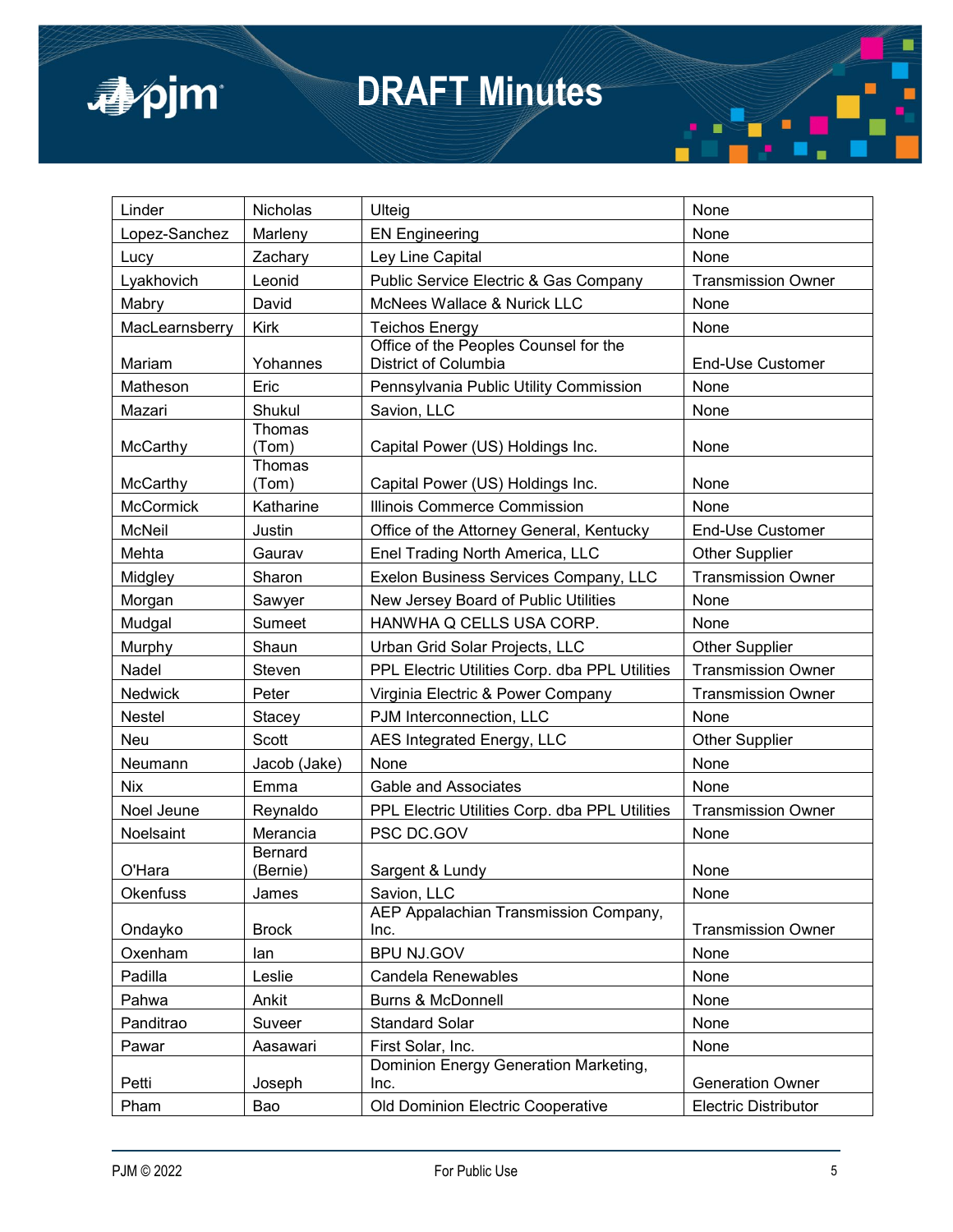

| Potter         | Jeff                      | Renewable Energy International LLC                                                      | None                        |
|----------------|---------------------------|-----------------------------------------------------------------------------------------|-----------------------------|
| Prasad         | Julian                    | <b>EPE Consulting</b>                                                                   | None                        |
| Pratt          | <b>Nicholas</b><br>(Nick) | PPL Electric Utilities Corp. dba PPL Utilities                                          | <b>Transmission Owner</b>   |
| Pratt          | <b>Nicholas</b><br>(Nick) | PPL Electric Utilities Corp. dba PPL Utilities<br>MISO (Midcontinent Independent System | <b>Transmission Owner</b>   |
| Qi             | Liang                     | Operator)                                                                               | None                        |
| Ragsdale       | Jeriotte                  | PJM Interconnection, LLC                                                                | None                        |
| Rahman         | Subomi                    | Public Service Electric & Gas Company                                                   | <b>Transmission Owner</b>   |
| Rainey         | John                      | Northern Virginia Electric Cooperative                                                  | <b>Electric Distributor</b> |
| Ranaweera      | Aruna                     | <b>Hecate Energy</b>                                                                    | None                        |
| Reagan         | Ryann                     | New Jersey Board of Public Utilities                                                    | None                        |
| Redding        | Andrew                    | Heelstone Renewable Energy                                                              | None                        |
| Roach          | Temujin                   | <b>EDF Renewable Energy</b>                                                             | None                        |
| Robichaud      | Donna                     | <b>Geenex Solar LLC</b>                                                                 | <b>Other Supplier</b>       |
| Rodriguez      | Tomas                     | <b>OPSI</b>                                                                             | None                        |
| Rohrbach       | John                      | Southern Maryland Electric Cooperative,<br>Inc.                                         | <b>Electric Distributor</b> |
| Rohs           | Fred                      | Marina Energy, LLC                                                                      | <b>Generation Owner</b>     |
| Rumler         | Ed                        | Atlas Renewable Energy                                                                  | None                        |
| Rutigliano     | Tom                       | <b>Achieving Equilibrium LLC</b>                                                        | None                        |
| Sajja          | Pavan                     | Northern Indiana Public Service Company                                                 | <b>Other Supplier</b>       |
| Sasser         | Jonathan                  | Customized Energy Solutions, Ltd.*                                                      | None                        |
| Scarpignato    | David (Scarp)             | Calpine Energy Services, L.P.                                                           | <b>Generation Owner</b>     |
| Scheirer       | Alexandra                 | PJM Interconnection, LLC                                                                | None                        |
| <b>Schmitt</b> | David                     | New Jersey Board of Public Utilities                                                    | None                        |
| Schneider      | William (Bill)            | <b>Crossover Partners</b>                                                               | None                        |
| Schreim        | Morris                    | Maryland Public Service Commission                                                      | None                        |
| Seide          | Richard                   | Apex Clean Energy                                                                       | None                        |
| Seiler         | Kenneth (Ken)             | PJM Interconnection, LLC                                                                | None                        |
| Shah           | Pulin                     | PECO Energy Company                                                                     | <b>Transmission Owner</b>   |
| Shah           | Pulin                     | PECO Energy Company                                                                     | <b>Transmission Owner</b>   |
| Shaifer        | James                     | <b>NCRE Solar</b>                                                                       | None                        |
| Shaifer        | James                     | <b>NCRE Solar</b>                                                                       | None                        |
| Shaikh         | Mohammed                  | Plus Power, LLC                                                                         | None                        |
| Sharpe         | lan                       | Leeward Renewable Energy, LLC                                                           | None                        |
| Simon          | Dan                       | Clark Hill                                                                              | None                        |
| Singh          | Ruchi                     | Duquesne Light Company                                                                  | <b>Transmission Owner</b>   |
| Slagel         | Ronald                    | Other                                                                                   | None                        |
| Souder         | David (Dave)              | PJM Interconnection, LLC                                                                | None                        |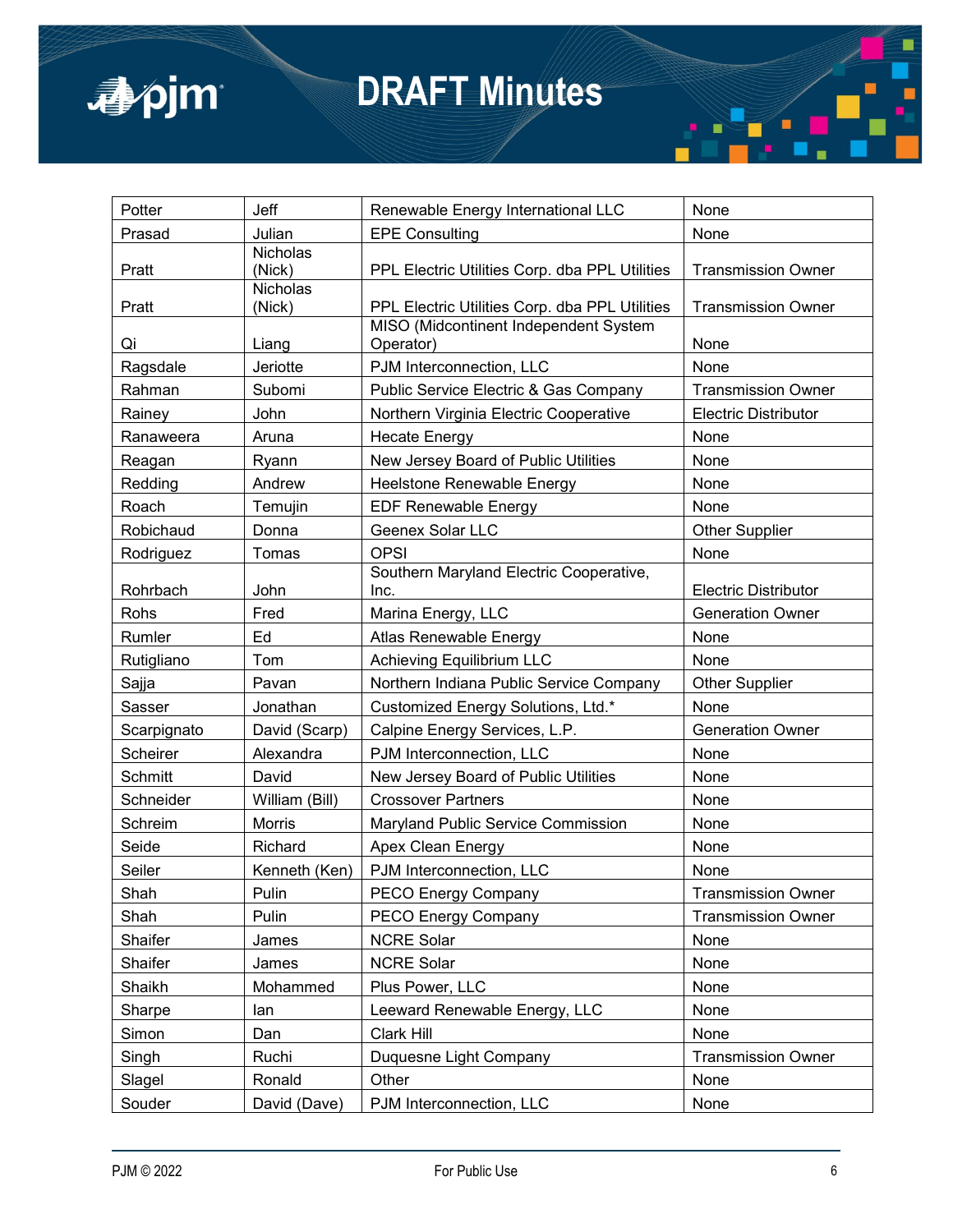

| Spears        | Ben            | Urban Grid Solar Projects, LLC            | <b>Other Supplier</b>     |
|---------------|----------------|-------------------------------------------|---------------------------|
| <b>Starr</b>  | Anna           | <b>Galehead Development</b>               | None                      |
| Stephenson    | Josh           | PJM Interconnection, LLC                  | None                      |
|               | Alexander      |                                           |                           |
| Stern         | (Alex)         | Public Service Electric & Gas Company     | <b>Transmission Owner</b> |
| <b>Stines</b> | Zachary        | Borrego Solar Systems, Inc.               | None                      |
| Stuchell      | Jeff           | <b>FirstEnergy Corporation</b>            | <b>Transmission Owner</b> |
| Stuchell      | Jeff           | <b>FirstEnergy Corporation</b>            | <b>Transmission Owner</b> |
| Stupar        | Rob            | Invenergy, LLC                            | <b>Generation Owner</b>   |
| Suh           | Jung           | Calpine Energy Services, L.P.             | <b>Generation Owner</b>   |
| Swalwell      | <b>Brad</b>    | Tangent Energy Solutions, Inc.            | <b>Other Supplier</b>     |
| Sweeney       | Rory           | <b>GT Power Group</b>                     | None                      |
| Szot          | Lisa           | Szot Energy Services, LLC                 | None                      |
| Taylor        | Robert         | Exelon Business Services Company, LLC     | <b>Transmission Owner</b> |
| Tekle         | Zelalem        | <b>Baltimore Gas and Electric Company</b> | <b>Transmission Owner</b> |
| Thomas        | Amber          | Exelon Business Services Company, LLC     | <b>Transmission Owner</b> |
| Thomas        | Jack           | PJM Interconnection, LLC                  | None                      |
| Thomas        | Jack           | PJM Interconnection, LLC                  | None                      |
| Thompson      | Jonathan       | PJM Interconnection, LLC                  | None                      |
| Turano        | Eileen         | <b>Saturn Power</b>                       | None                      |
| Vogel         | Charles        | <b>Oriden Power</b>                       | None                      |
| Wagner        | Emily          | <b>Galehead Development</b>               | None                      |
| Walcavich     | Colin          | National Grid Renewables, LLC             | None                      |
| Walker        | Wesley (Wes)   | Virginia Electric & Power Company         | <b>Transmission Owner</b> |
| Wehnes        | Kathleen       | Maryland Public Service Commission        | None                      |
| White         | <b>Brett</b>   | Other                                     | None                      |
| Whitehead     | Jeffrey        | <b>GT Power Group</b>                     | None                      |
| Wiczkowski    | Piotr          | Sargent & Lundy                           | None                      |
| Widom         | Stuart         | PJM Interconnection, LLC                  | None                      |
| Wilches       | Rafael         | Public Service Electric & Gas Company     | <b>Transmission Owner</b> |
| Wilkinson     | Eric           | <b>Orsted US Trading LLC</b>              | <b>Other Supplier</b>     |
| Williams      | Lesley         | Geenex Solar LLC                          | <b>Other Supplier</b>     |
| Wilson        | DT             | MD PSC Eng.                               | None                      |
| Wilson        | De Andre       | Maryland Public Service Commission        | None                      |
| Wolfe         | Art            | PJM Interconnection, LLC                  | None                      |
| Yochelson     | Cheri          | Dominion Virginia Power                   | None                      |
| Yoder         | Michael        | RTO Insider                               | None                      |
| Young         | <b>Brandon</b> | Public Service Electric & Gas Company     | <b>Transmission Owner</b> |
| Yovanovich    | Laura          | PJM Interconnection, LLC                  | None                      |
| Zinszer       | Luke           | PJM Interconnection, LLC                  | None                      |